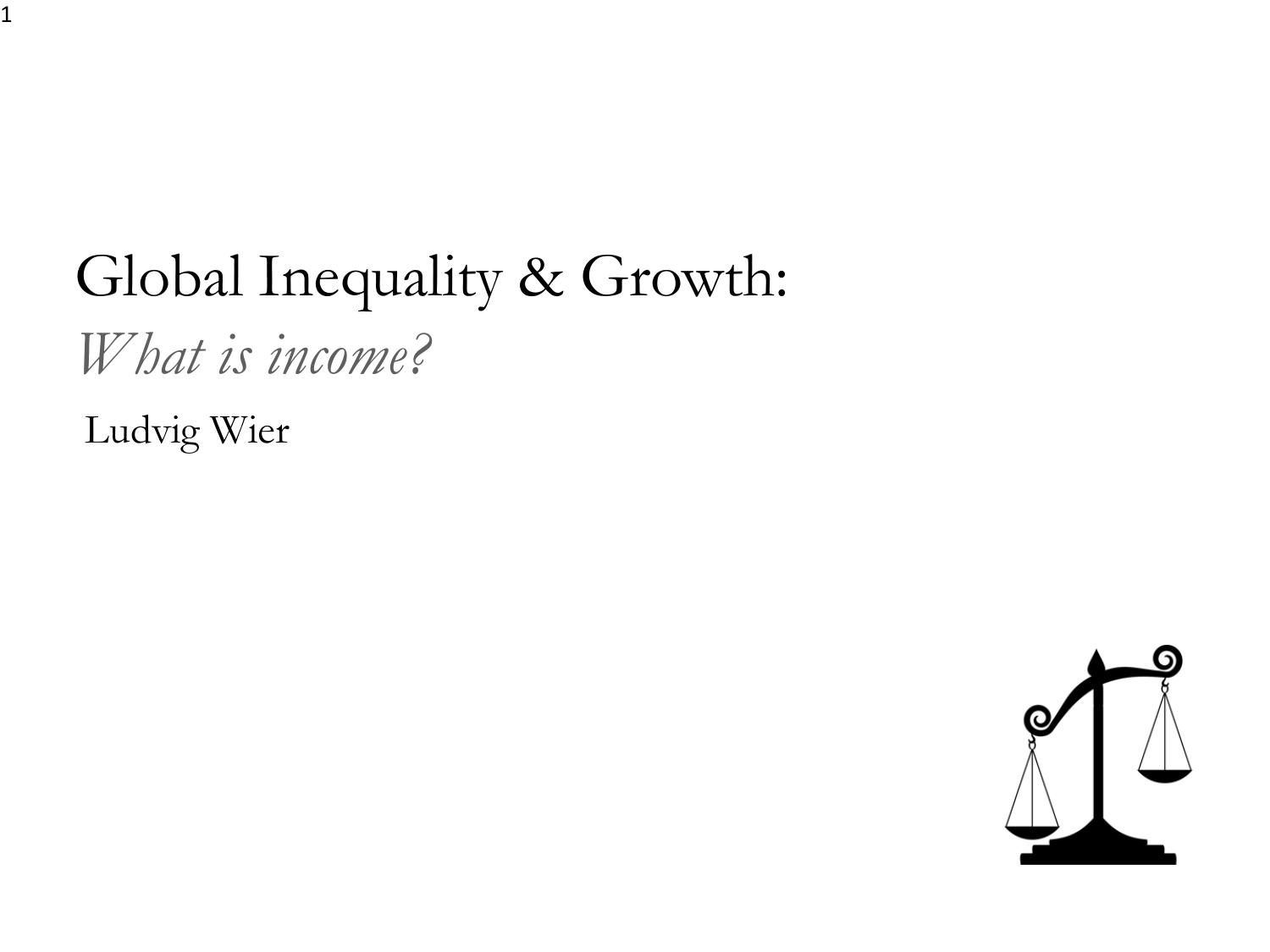### Roadmap

- 1. Income  $=$  domestic output  $+$  net foreign income
- 2. Income  $=$  labor income  $+$  capital income
- 3. Functional vs. personal income distribution
- 4. Pre-tax vs. post-tax income

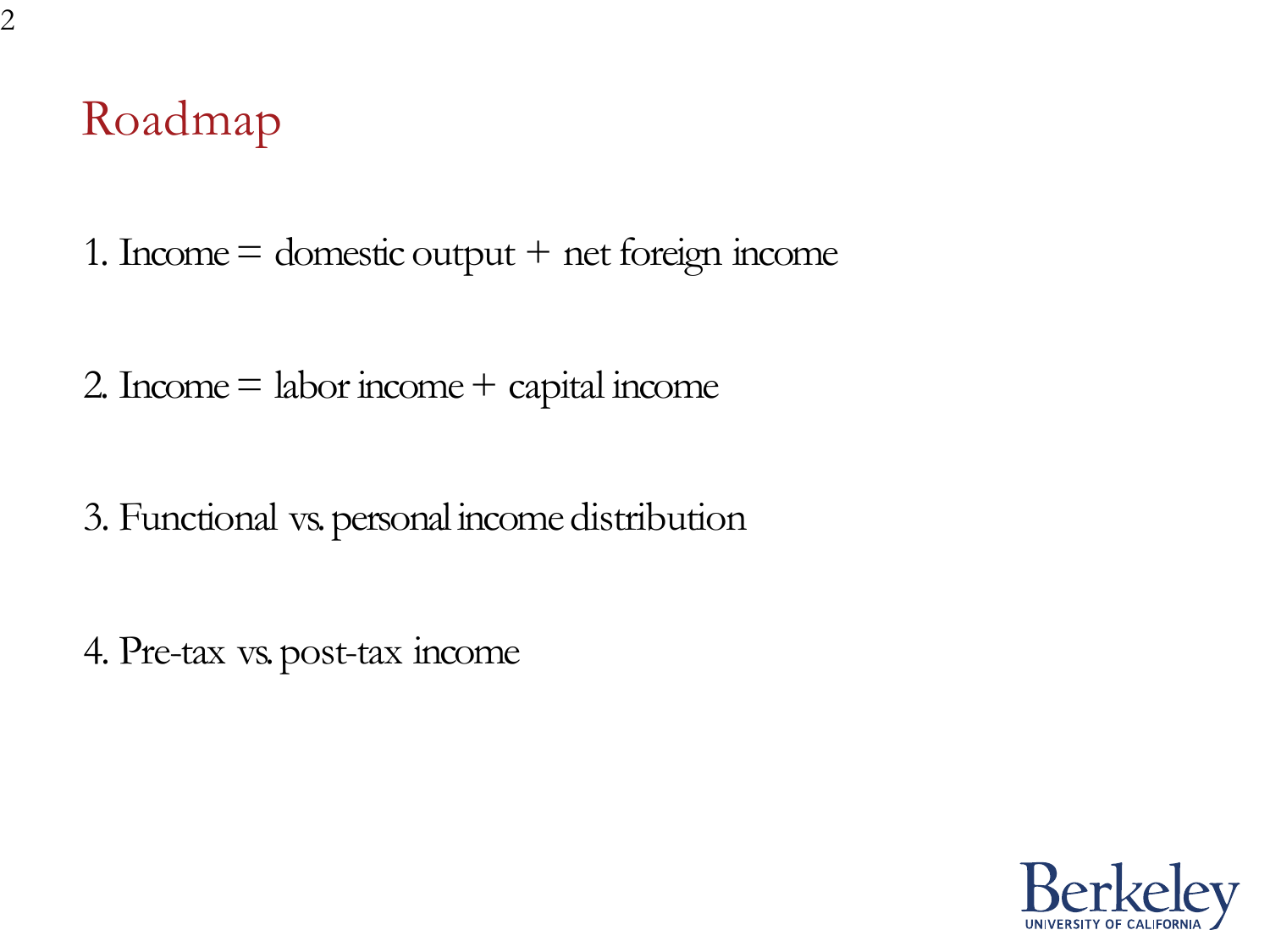### National income

**National income** *Y*of a country = net domestic output  $Y_d$  + net foreign income

• At world level:  $Y = Y_d$ 

#### Net domestic output  $Y_d$

- Net domestic output  $Y_d = F(K, L)$
- Net domestic output  $Y_d$  = GDP minus capital depreciation

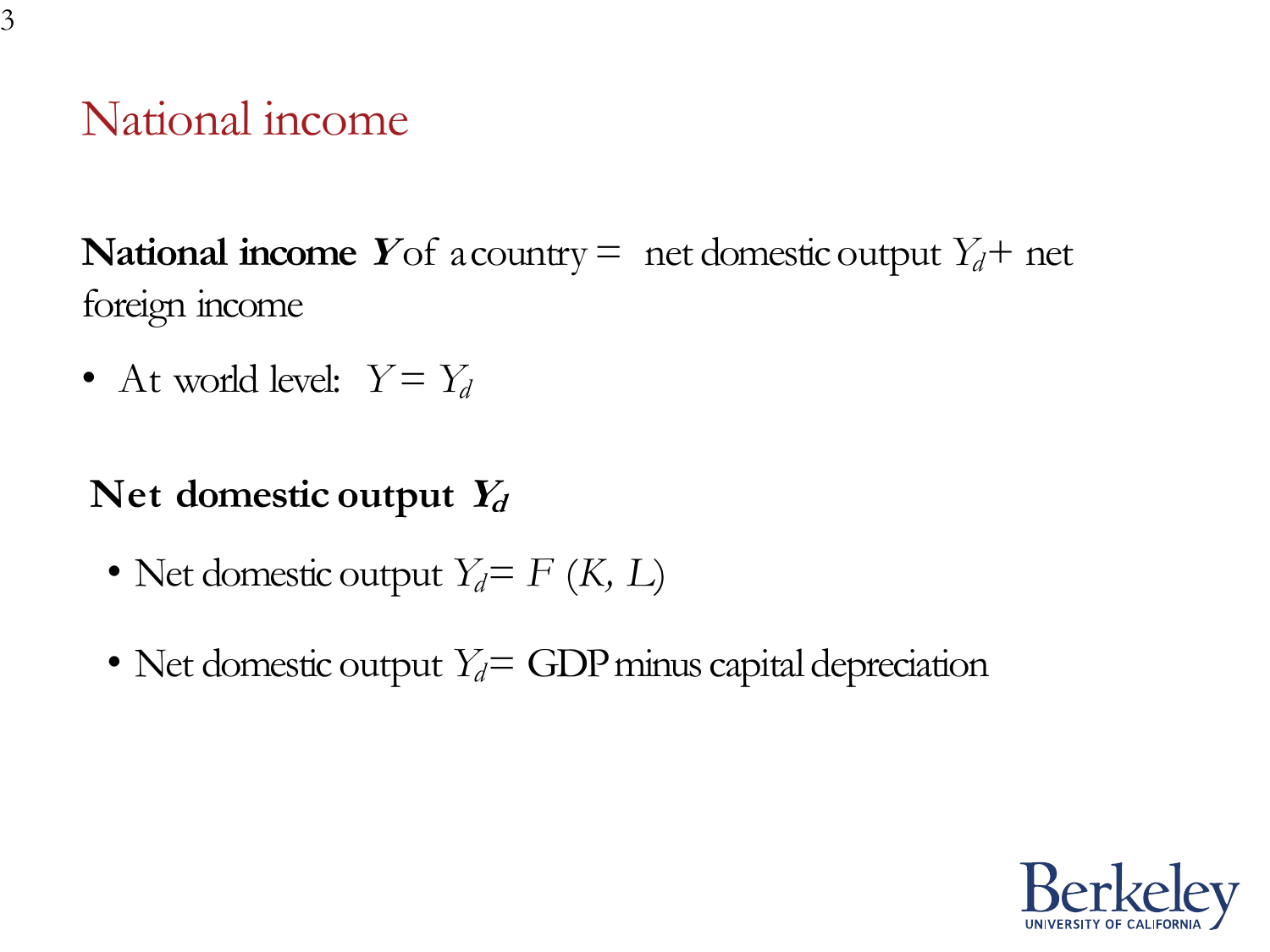Gross domestic product

- GDP = gross domestic product = economy-wide value-added = the value of all goods and services sold to final users  $= C + I$
- Depreciation: loss in the value of capital due to passing of time
- Depreciation is *≈* 10-15% of GDP *≈* 2-3% of capital stock *K*
- Depreciation varies with asset mix(buildings vs. software)
- Depreciation varies with geography *→* harder to accumulate *K* in humid countries, exposed to cyclones.
	- SeeHsiang and Jina (2015)

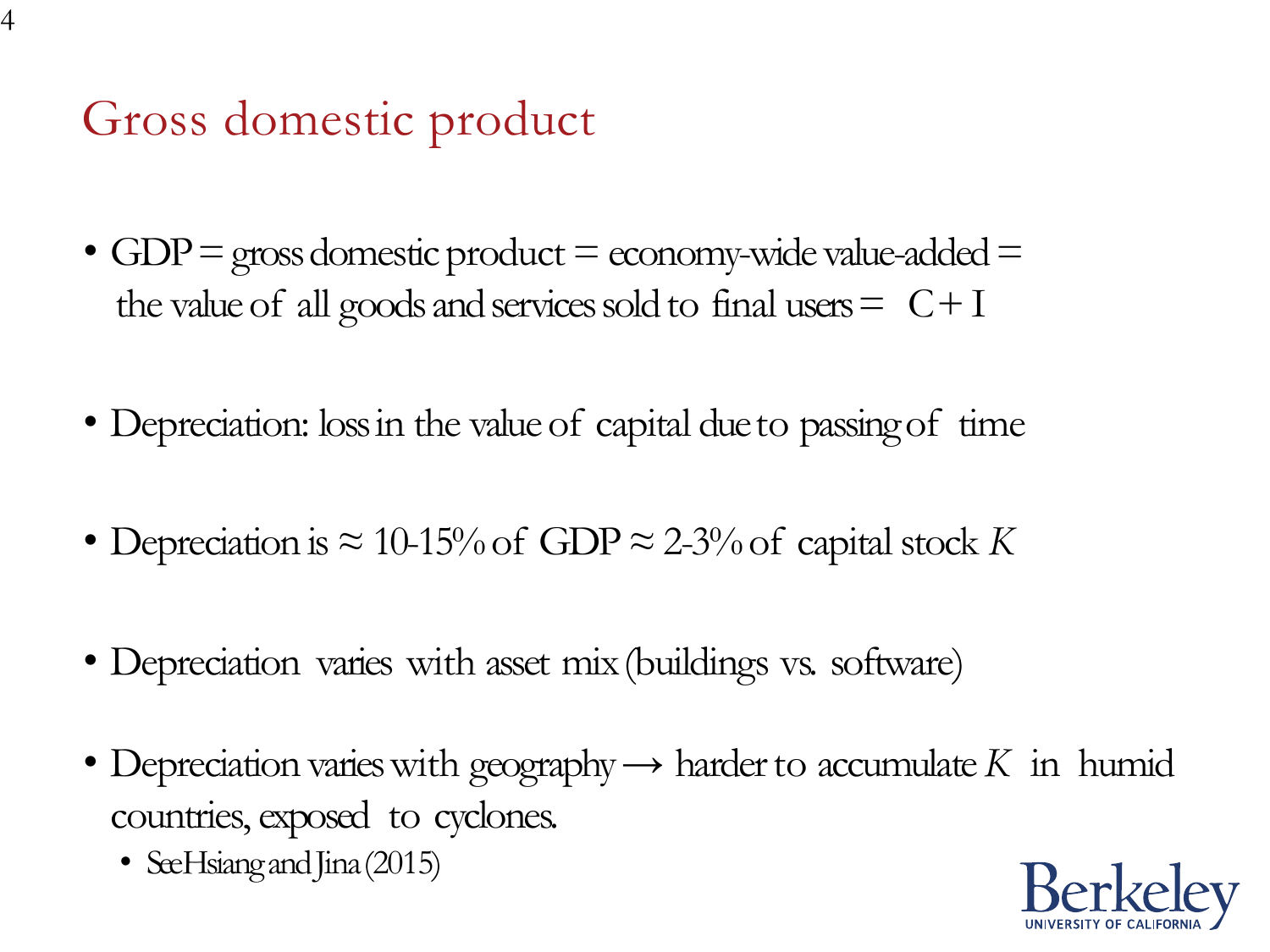### Net foreign income

- Net foreign income = net foreign labor income + net foreign capital income
- Net foreign labor income: wages of cross-border workers. Typically negligible (except in tiny countries like Luxembourg)
- Net foreign capital income: dividends, interest, rents generated by crossborder assets.
	- Can be large (and either *>*0 or *<*0)

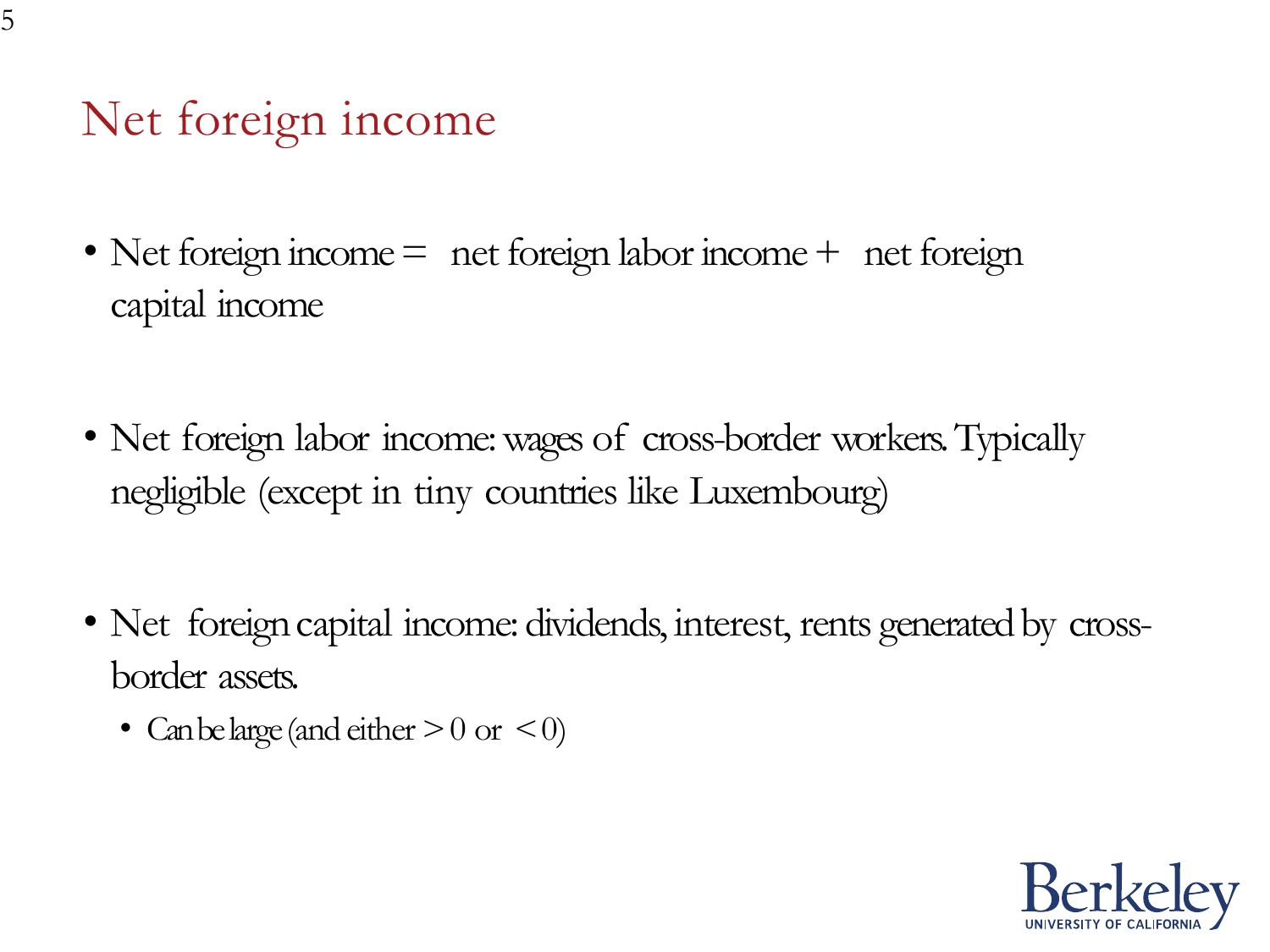

Data source: World Bank's World Development Indicators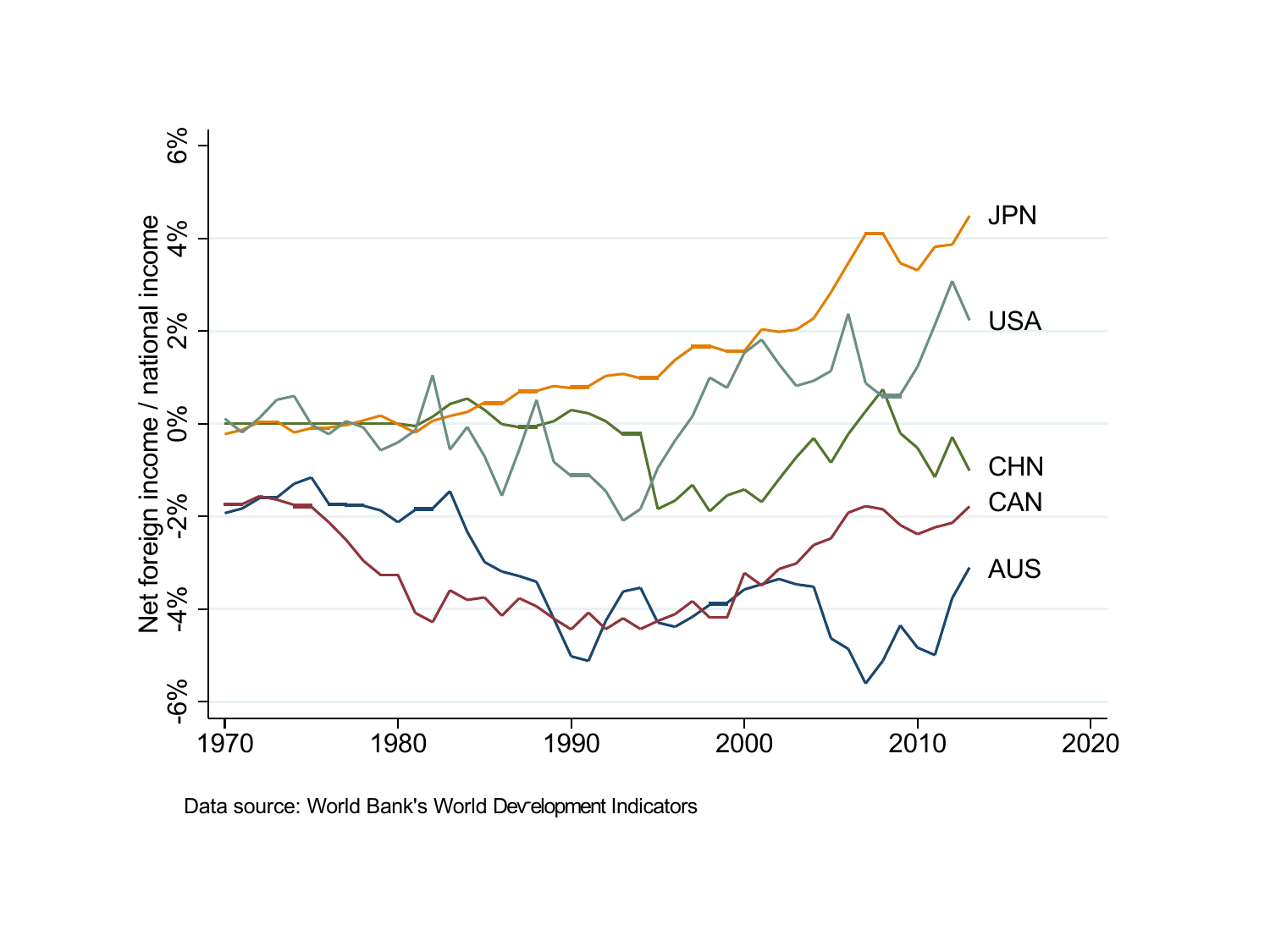

Data source: World Bank's World Development Indicators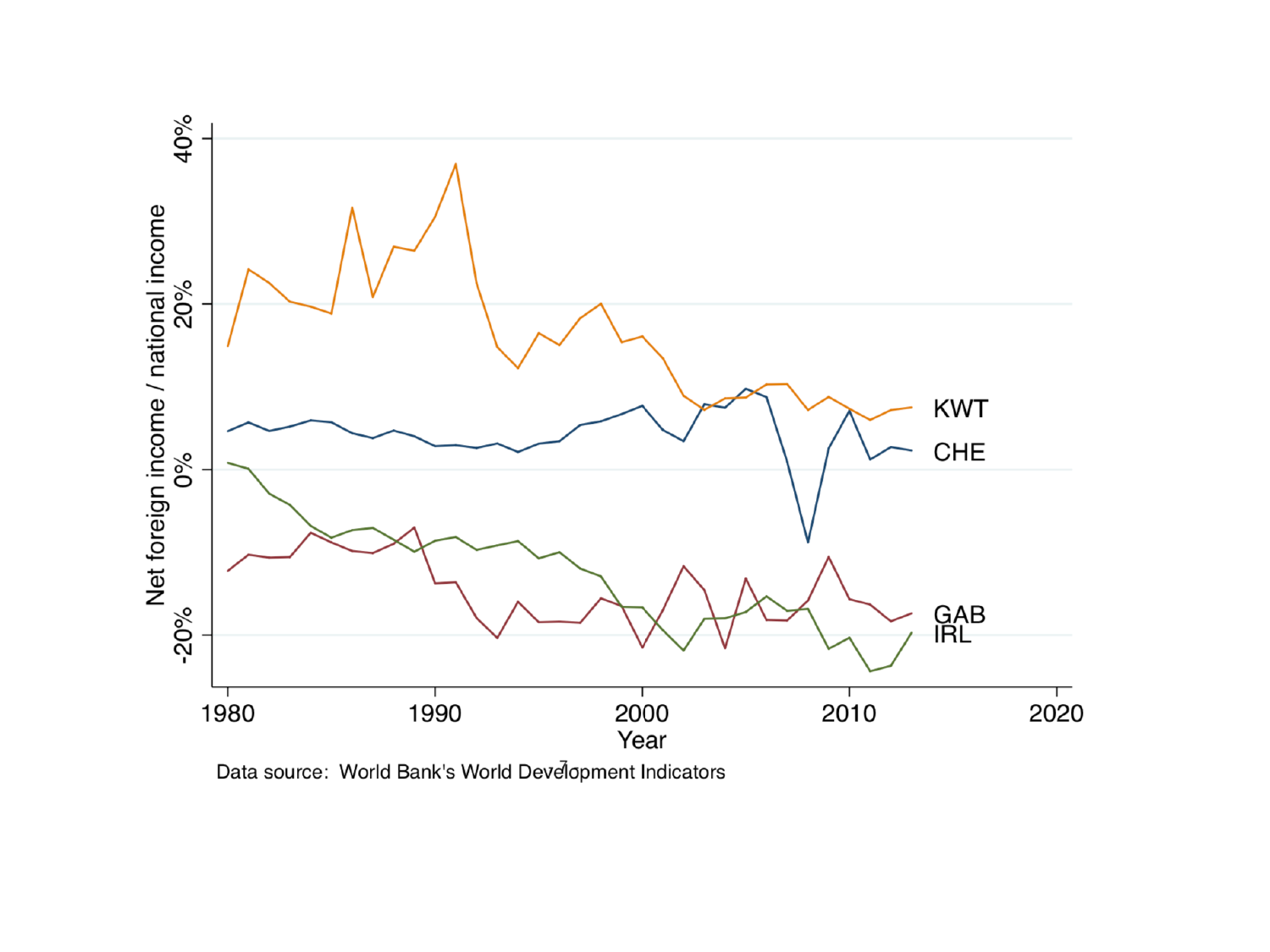What determines foreign income?

- Net foreign capital income =  $FA \times r_A FL \times r_L$
- $FA$   $FL$  = foreign assets minus foreign liabilities = net foreign asset position (NFA)
- FA, FL: depends on stage of development; demography; home bias; financial account policies
- $r_A$ ,  $r_I$ : depends on composition of external assets; exorbitant privilege; tax avoidance. See Gourinchas and Rey(2007)

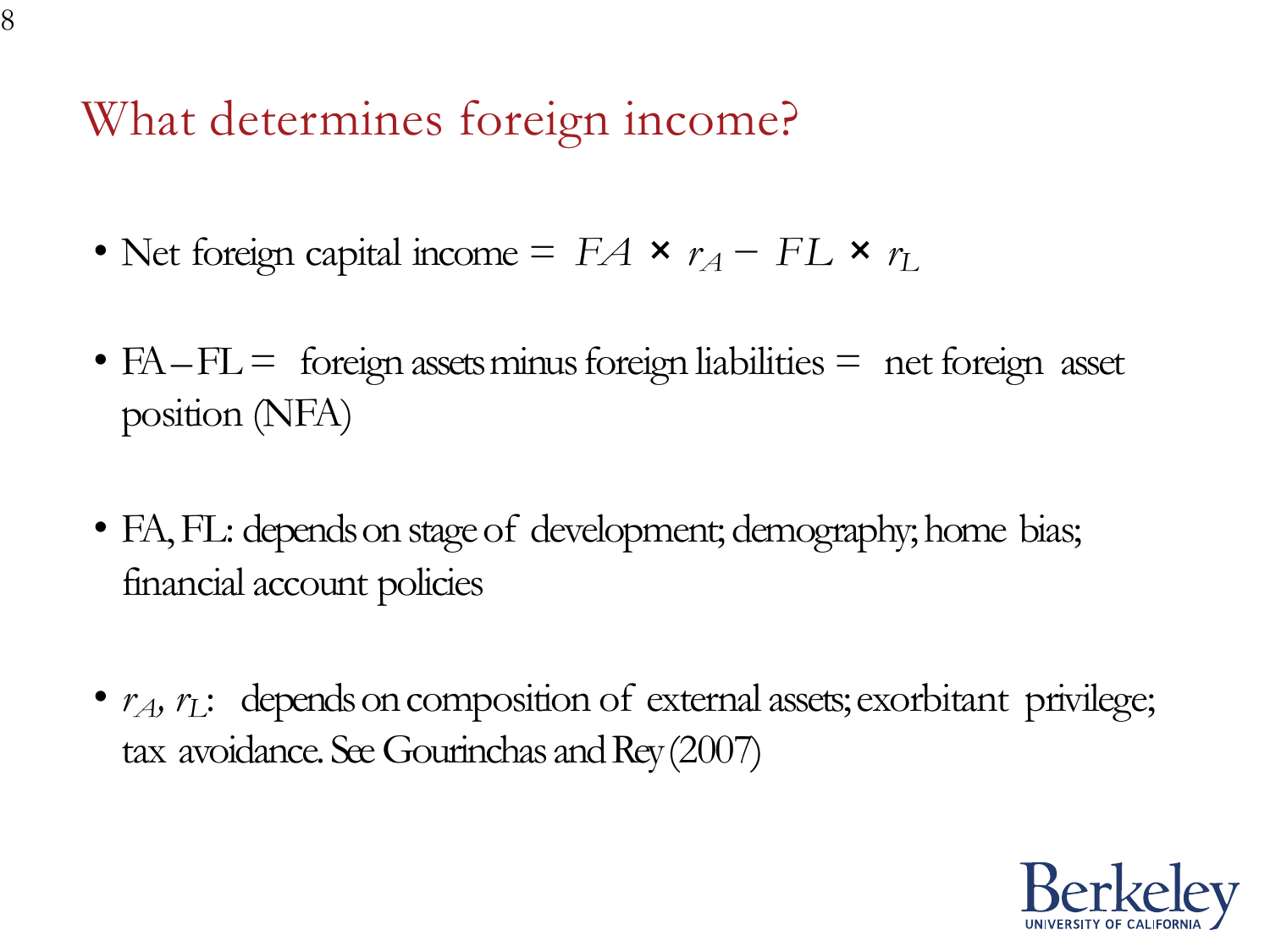#### Kahoot!

If a country has a negative net foreign asset position, then its national income is necessarily less than its net domestic output

- True
- False

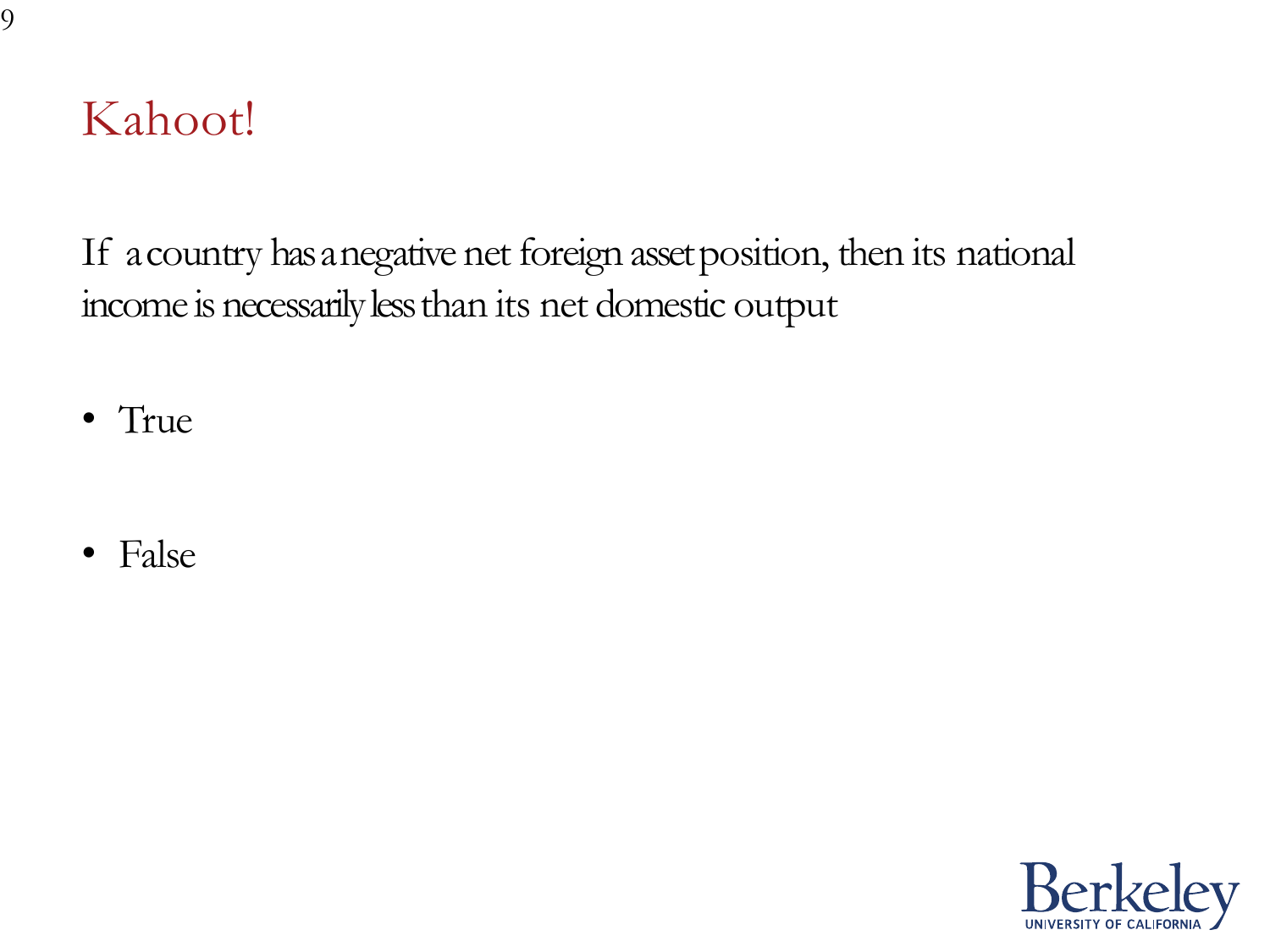#### **Income = labor income + capitalincome**

- $Y = F(K, L)$  + net foreign income =  $Y_K + Y_L$
- $Y_K$  = capital income (domestic + foreign) = corporate profits + rents + interest  $+K$  component of mixed income
- $Y_L$  = labor income (domestic + foreign) = wages + supplements to wages +labor component of mixed income
- $a = Y_K/Y =$  share of capital in national income  $\approx 25{\text -}30\%$
- 1  $a = Y_L/Y =$  share of labor in national income  $\approx 70-75\%$

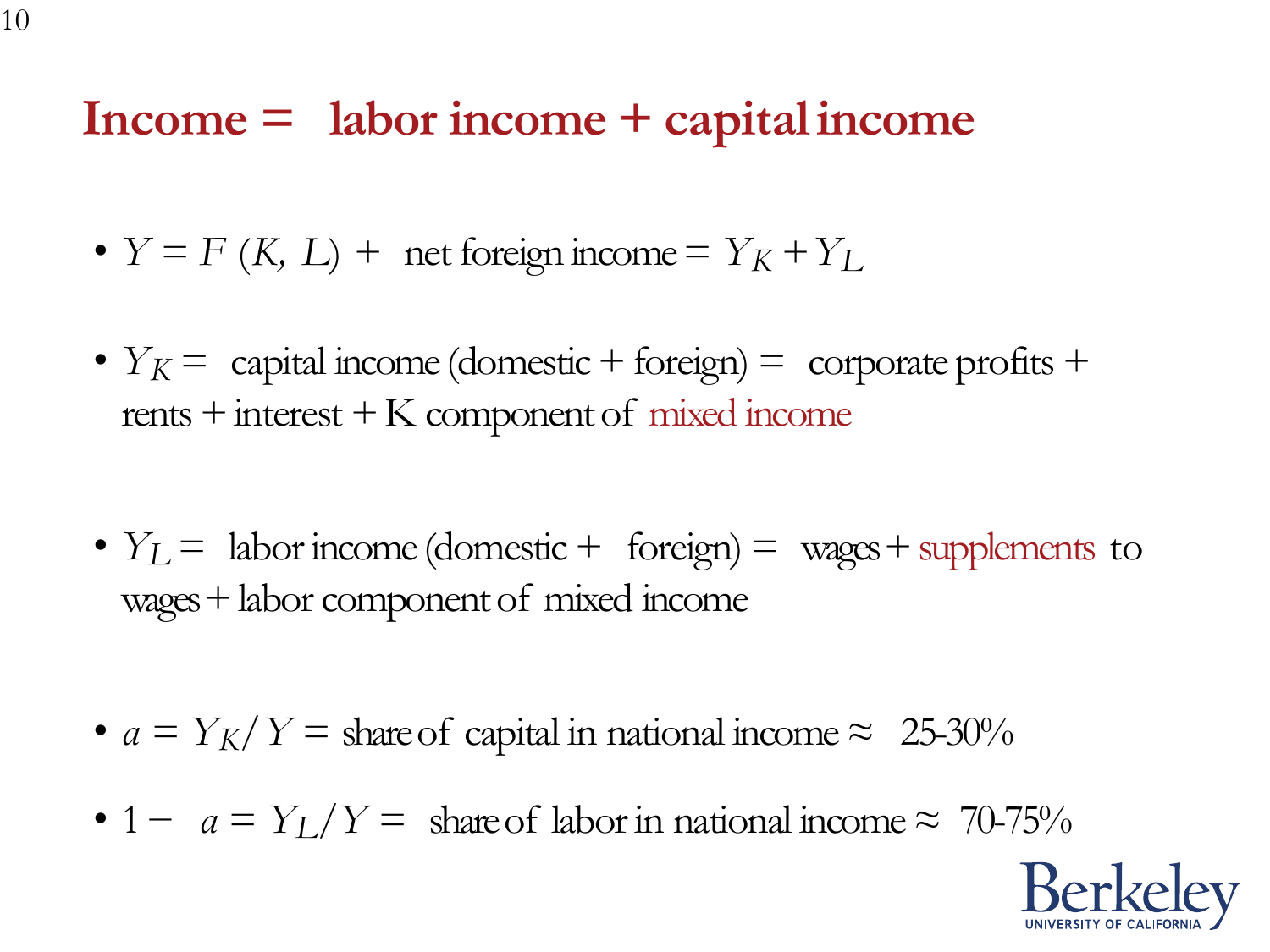

#### **Capital shares in factor-price national income 1975-2010**

Source: Piketty and Zucman (2014)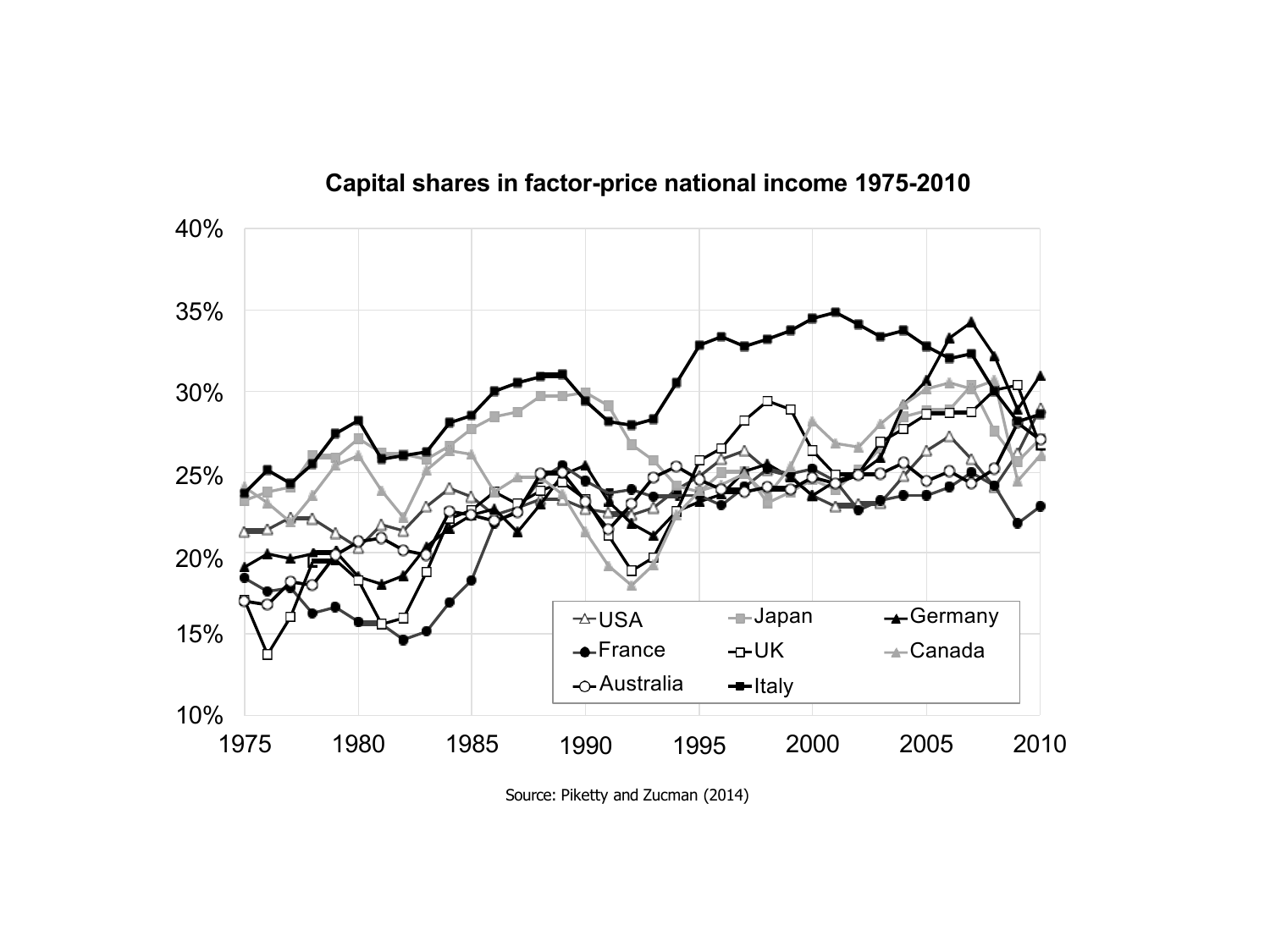### **Functional vs. personal income distribution**

- Functional income distribution: distribution of  $Y = Y_K + Y_L$  across factors of production *K* and *L*
	- What classical economists were mostly interested in
- Personal income distribution: distribution of  $Y = \sum_i y_i$ 
	- What today's economists are mostly interested in  $(=$  part II of the course)

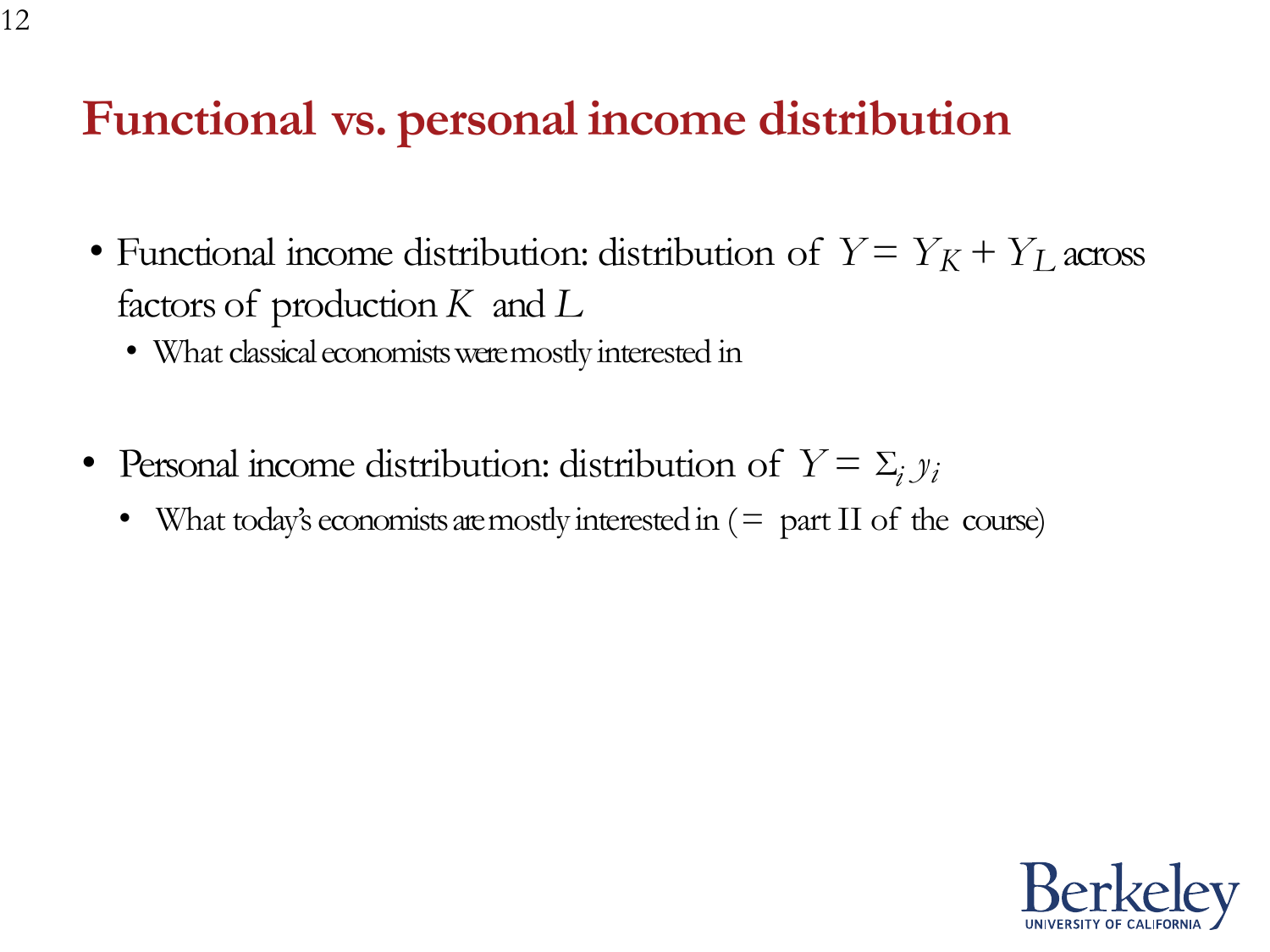Both concepts are related

Distribution of  $y_i$  across individuals depends on:

- Distribution of  $y_{Li}$  across individuals (part III of the course)
- Distribution of  $y_{Ki}$  across individuals (part IV of the course)
- Relative size of  $Y_K = \Sigma_i$   $y_{Ki}$  and  $Y_K = \Sigma_i$   $y_{Ki}$  (part I)
- Correlation between  $y_{Li}$  and  $y_{Ki}$  (part IV)

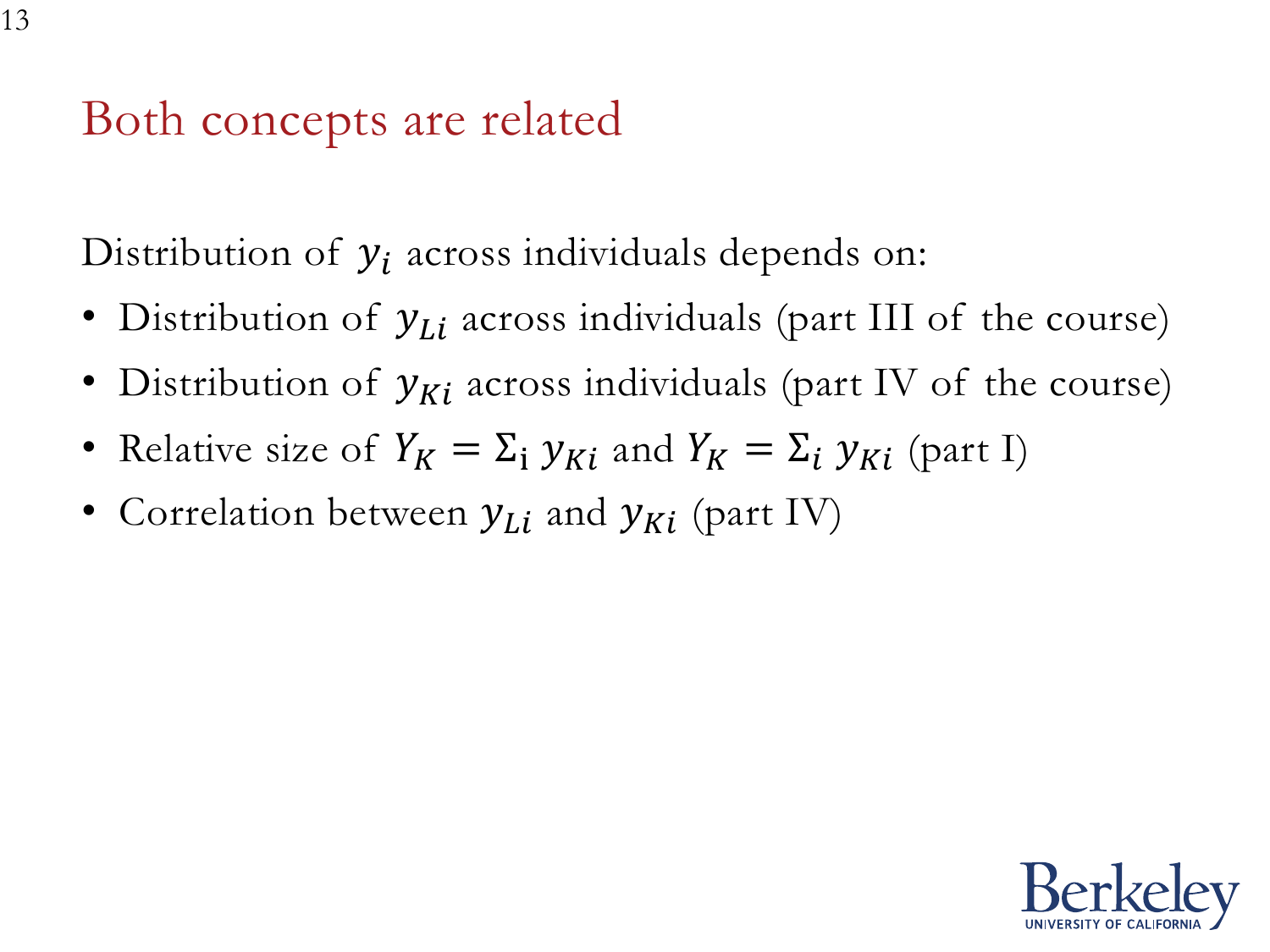Pre-tax vs. Post-tax income

- So far we abstracted from the intervention of the government in the economy
- If no government, individual income  $y_i = y_{Ki} + y_{Li} =$  income that derives from the ownership of factors of production
- With government intervention, the actual income that people can spend or save can be different from  $y_{Ki} + y_{Li}$

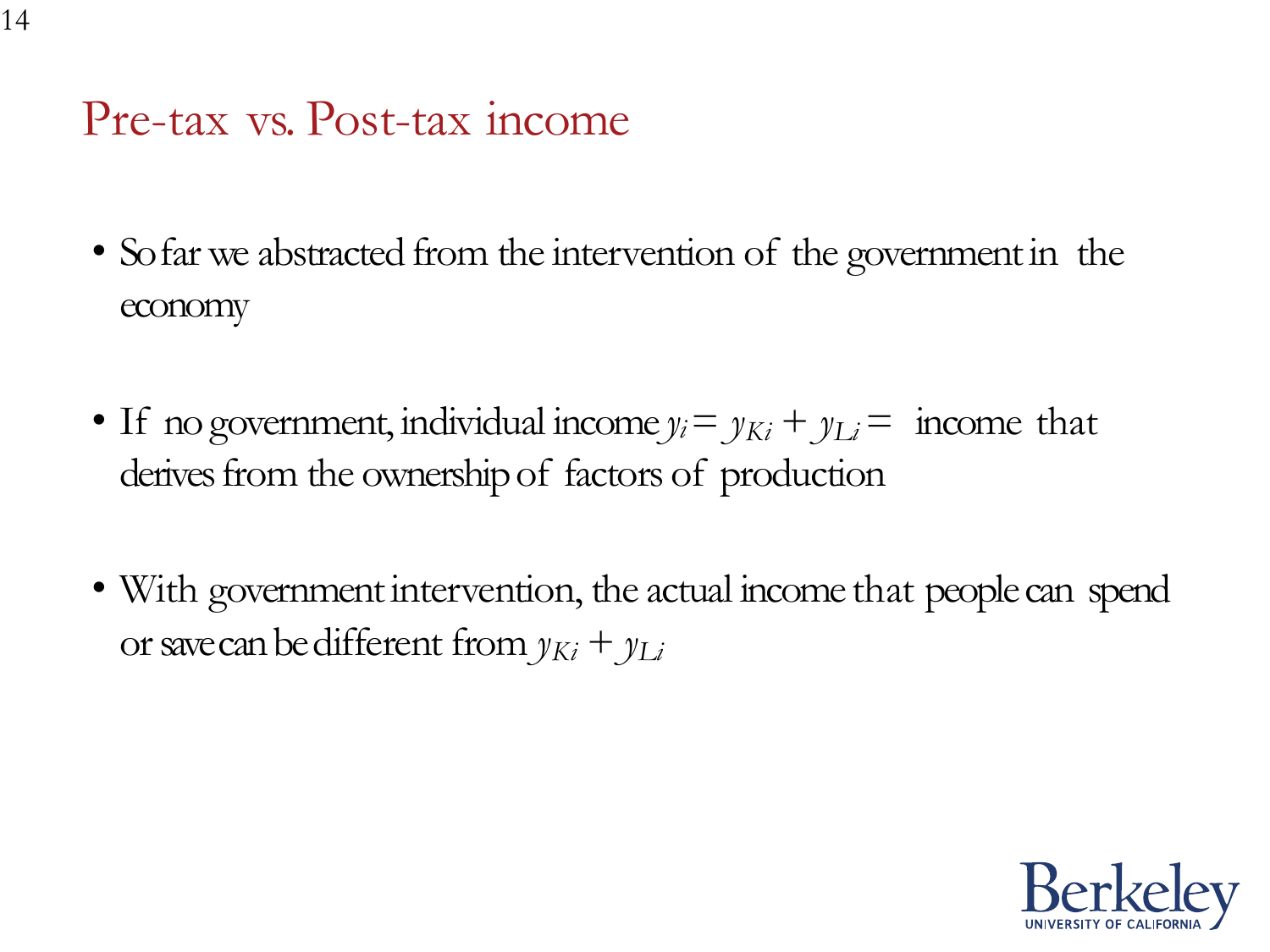#### Pre-tax income

- Pre-tax income  $=$  income before government taxes and transfers
- Inequality of pre-tax income *≈* inequality generated by the market
- This is the income that governments usually try to tax

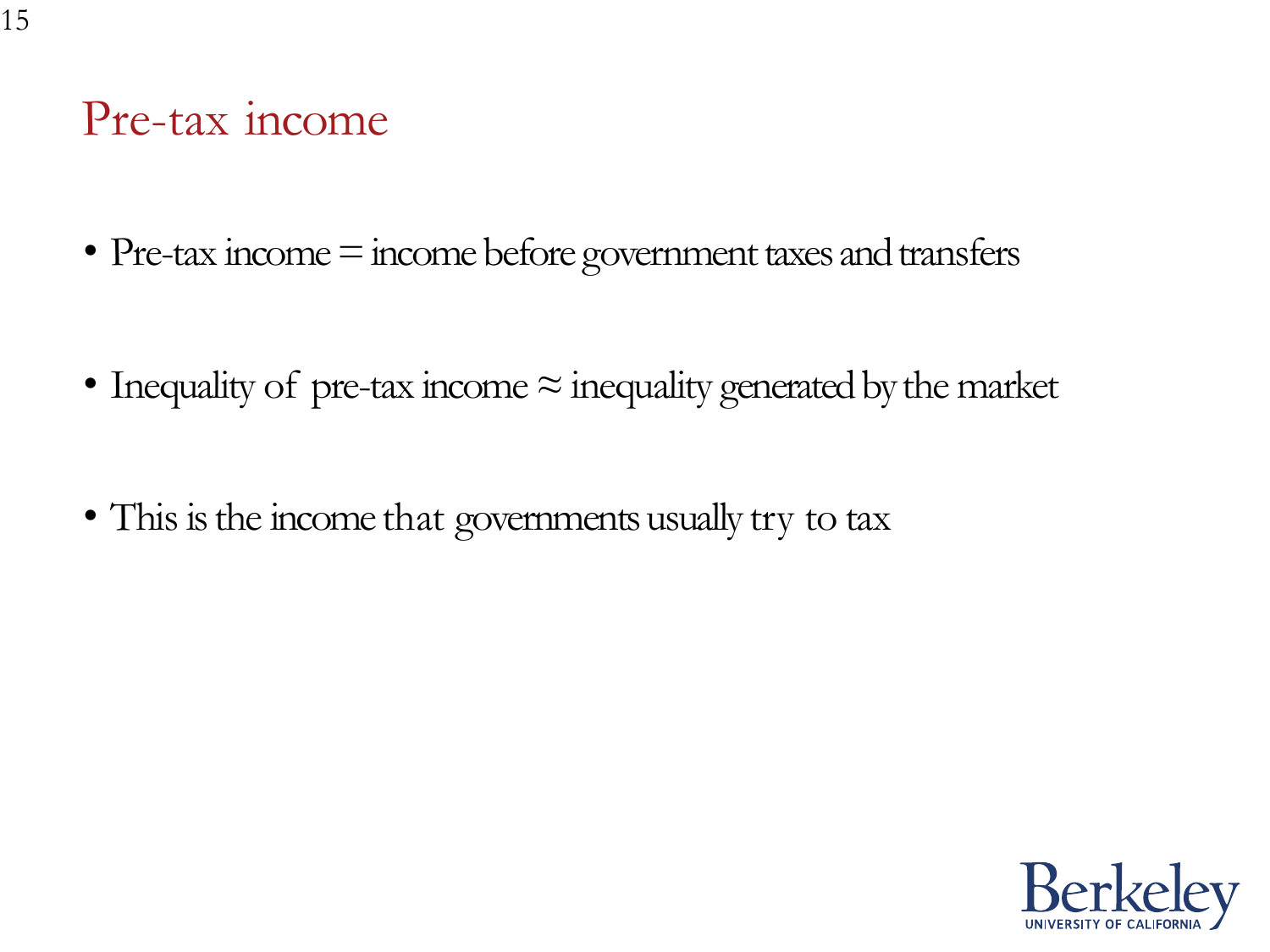#### Post-tax income

- Post-tax income = income after all taxes have been paid and all benefits have been received  $=$  income people can consume or save
- Two types of transfers:
	- Individualized transfers (monetary, in-kind)
	- Collective transfers

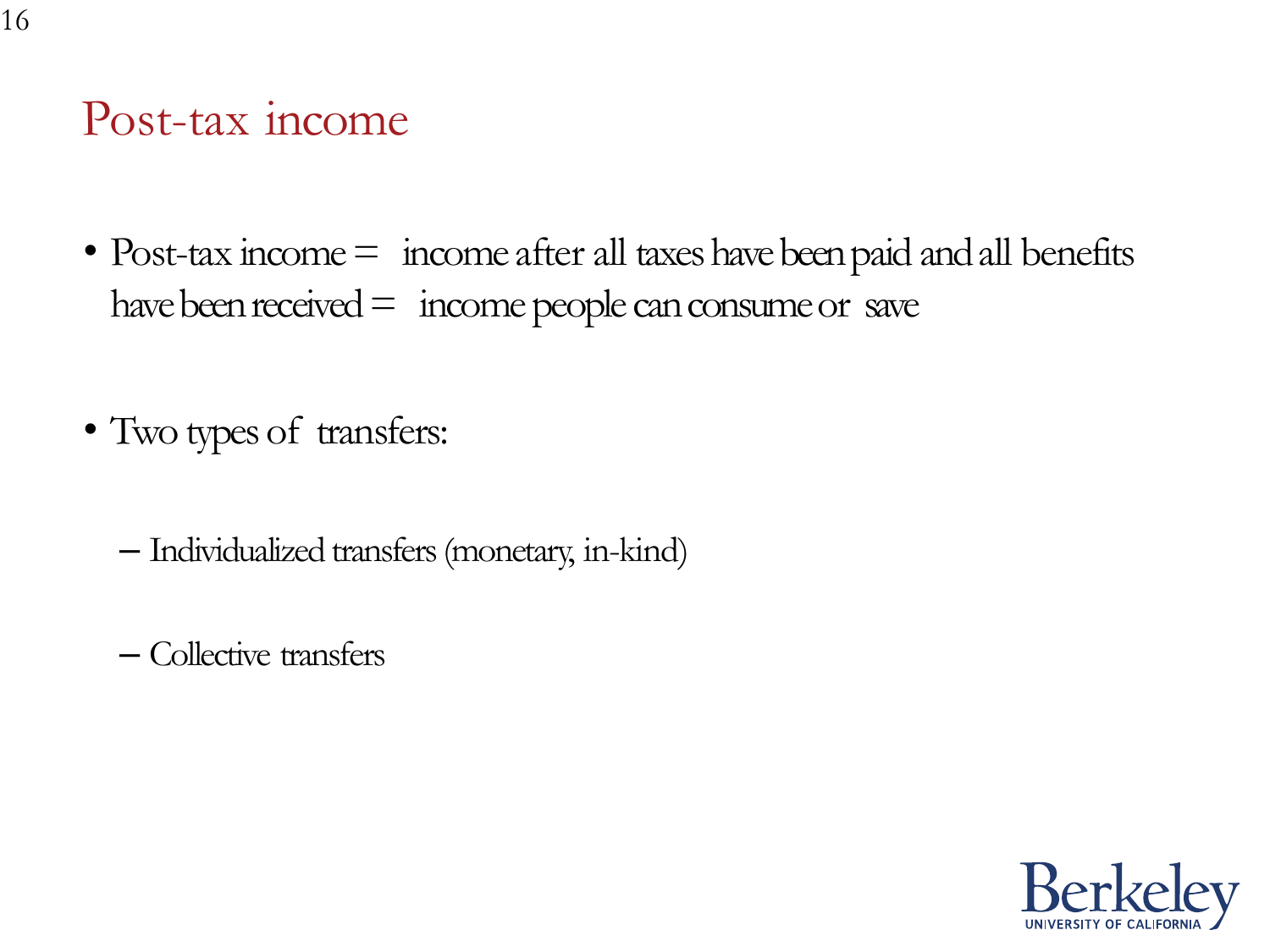#### Transfers in the United States





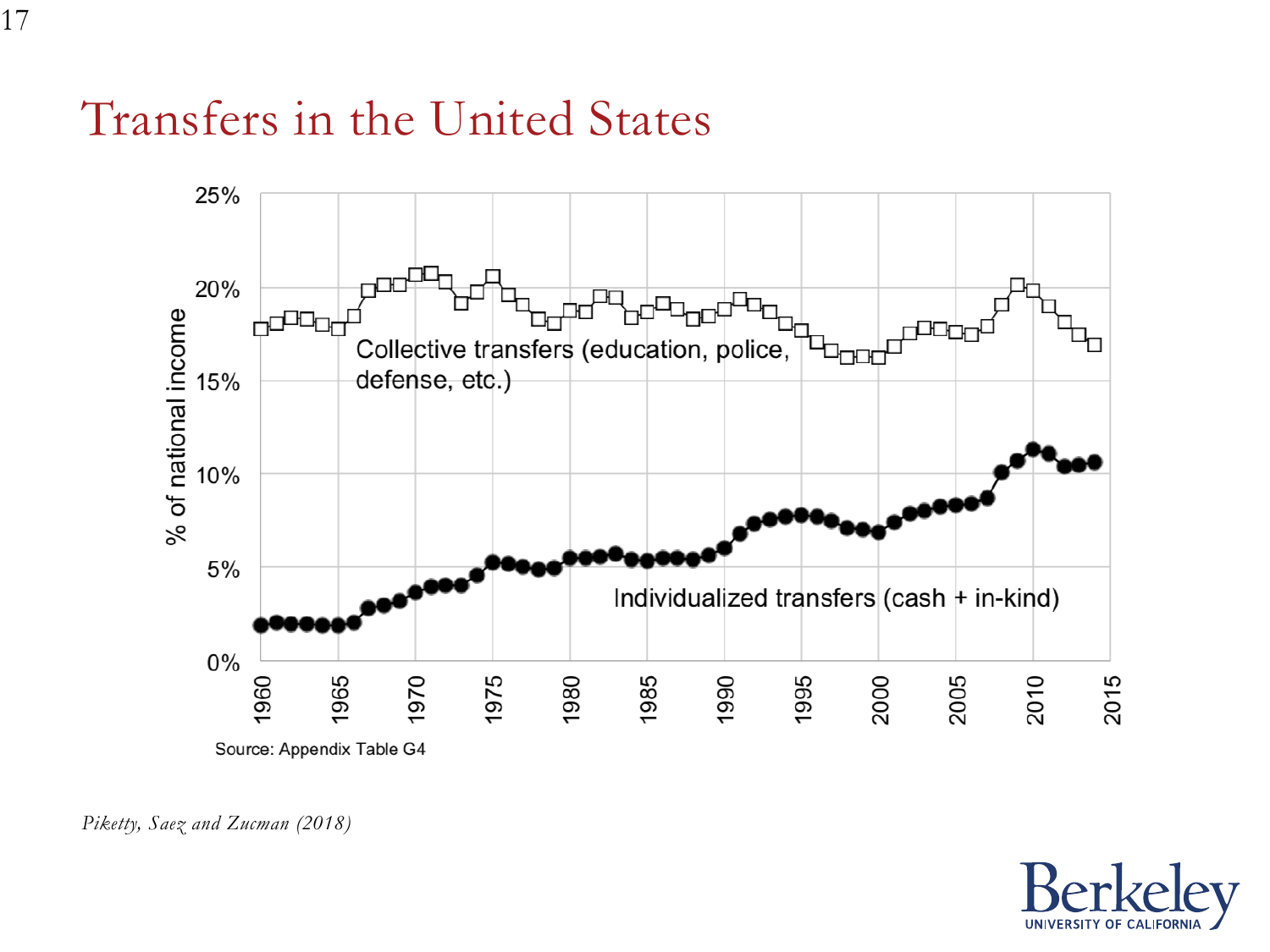## https://taxjusticenow.org/#/



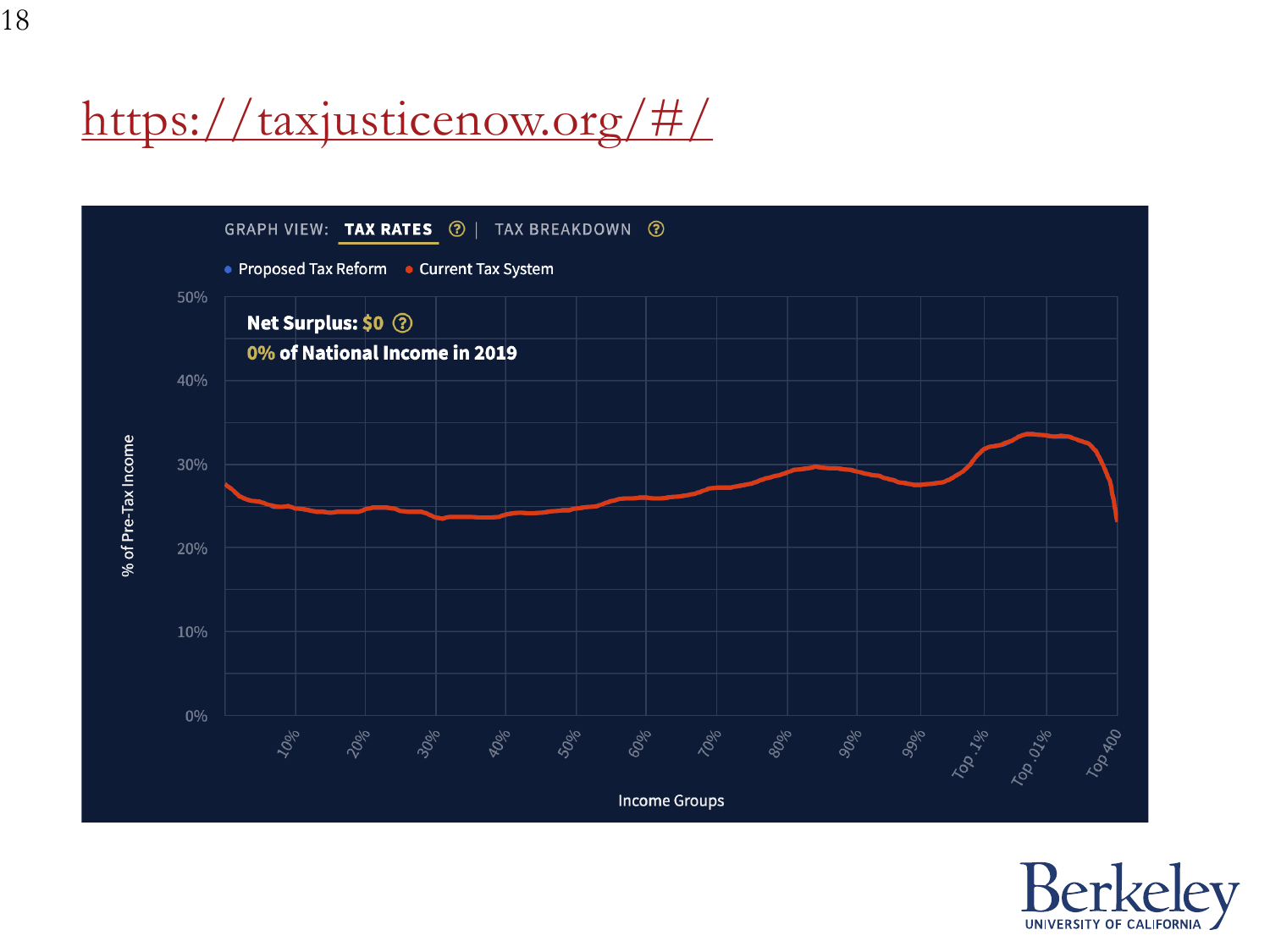|                        | Number of<br>adults | Pre-tax income    |              | Post-tax income   |              |
|------------------------|---------------------|-------------------|--------------|-------------------|--------------|
| Income group           |                     | Average<br>income | Income share | Average<br>income | Income share |
| <b>Full Population</b> | 234,400,000         | \$64,600          | 100%         | \$64,600          | 100%         |
| Bottom 50%             | 117,200,000         | \$16,200          | 12.5%        | \$25,000          | 19.4%        |
| Middle 40%             | 93,760,000          | \$65,400          | 40.5%        | \$67,200          | 41.6%        |
| Top 10%                | 23,440,000          | \$304,000         | 47.0%        | \$252,000         | 39.0%        |
| Top 1%                 | 2,344,000           | \$1,300,000       | 20.2%        | \$1,010,000       | 15.6%        |
| Top 0.1%               | 234,400             | \$6,000,000       | 9.3%         | \$4,400,000       | 6.8%         |
| Top 0.01%              | 23,440              | \$28,100,000      | 4.4%         | \$20,300,000      | 3.1%         |
| Top 0.001%             | 2,344               | \$122,000,000     | 1.9%         | \$88,700,000      | 1.4%         |

#### **The Distribution of National Income in the United States, 2014**

Source: Piketty, Saez and Zucman (2018)